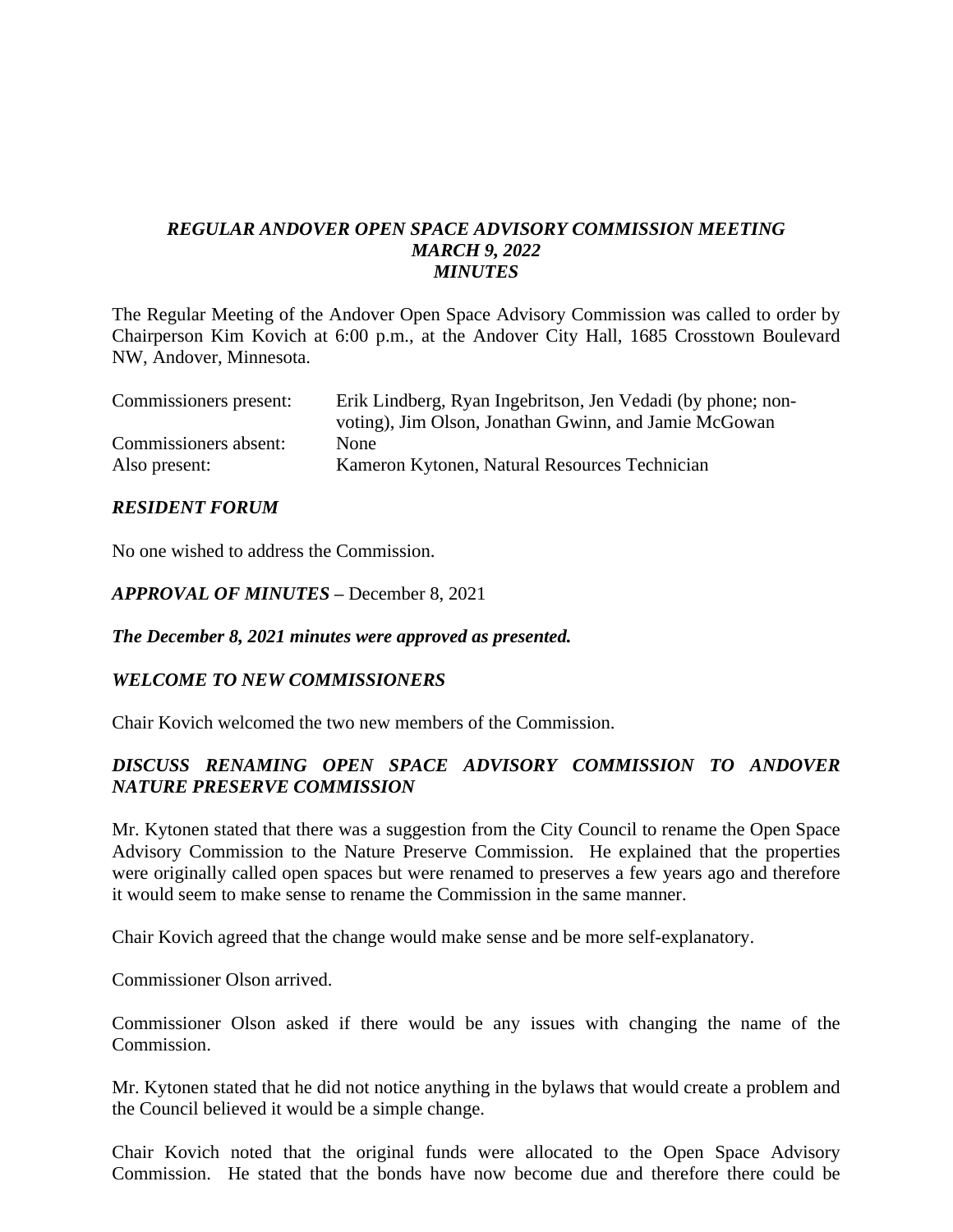money available for use and wanted to ensure that the name change would not impact any potential available funding.

Mr. Kytonen commented that should not be an issue.

Commissioner McGowan asked if there are any other open spaces in Andover. She asked for background information.

Chair Kovich provided a brief summary of background information on the original allocation of funds to purchase the open space parcels and the process that was followed to purchase the properties. He noted that the Commission has now been tasked with managing those areas. He confirmed that all of the properties managed by the Commission have been changed in title from open space to preserves.

*Motion* by Commissioner Ingebritson, Second by Commissioner Lindberg, to rename the Open Space Advisory Commission to the Nature Preserve Commission. Motion passed 6-0 (1 present).

# *DISCUSS STATUS OF PROMOTION IDEAS AND OPPORTUNITIES OF THE NATURE PRESERVES ("GET OUTSIDE" CAMPAIGN)*

Mr. Kytonen stated that this concept was brought forward by Commissioner Vedadi as a way to introduce more people to the preserves, focusing on children and families. He provided details on a potential partnership with the Davinci Academy and noted that there was a meeting with representatives from the school, Commissioner Vedadi, and himself.

Commissioner Vedadi commented that the school was open and seems excited about the partnership. She stated that the school would provide a teacher, or possibly two, which would allow for up to 26 children. She stated that the school would also provide busing once or possibly two times for the class. She stated that the session would be four days with 5.5 hours of instruction each day. She stated that the school has asked the group to assist with themes for each day and activity or learning topics/resources. She stated that if that information is provided by the 21<sup>st</sup>, the school would have time to develop promotional materials. She stated that since that meeting, they have shared resources and ideas. She asked if anyone else from the Commission would like to join in on the planning.

Commissioner Gwinn provided details on a wildlife outreach program through Anoka County and Connexus Energy which would provide a facilitator for a few hours which could help to give the person(s) leading the group a little break.

Commissioner Lindberg asked the role the Commission would play in this.

Commissioner Vedadi stated that they talked a lot about that during the meeting. She stated that the first task would be to help shape ideas for the program. She stated that there was also discussion of having Mr. Kytonen and some members of the Commission present onsite to provide input and assist with the program. She stated that they also discussed cross promotion.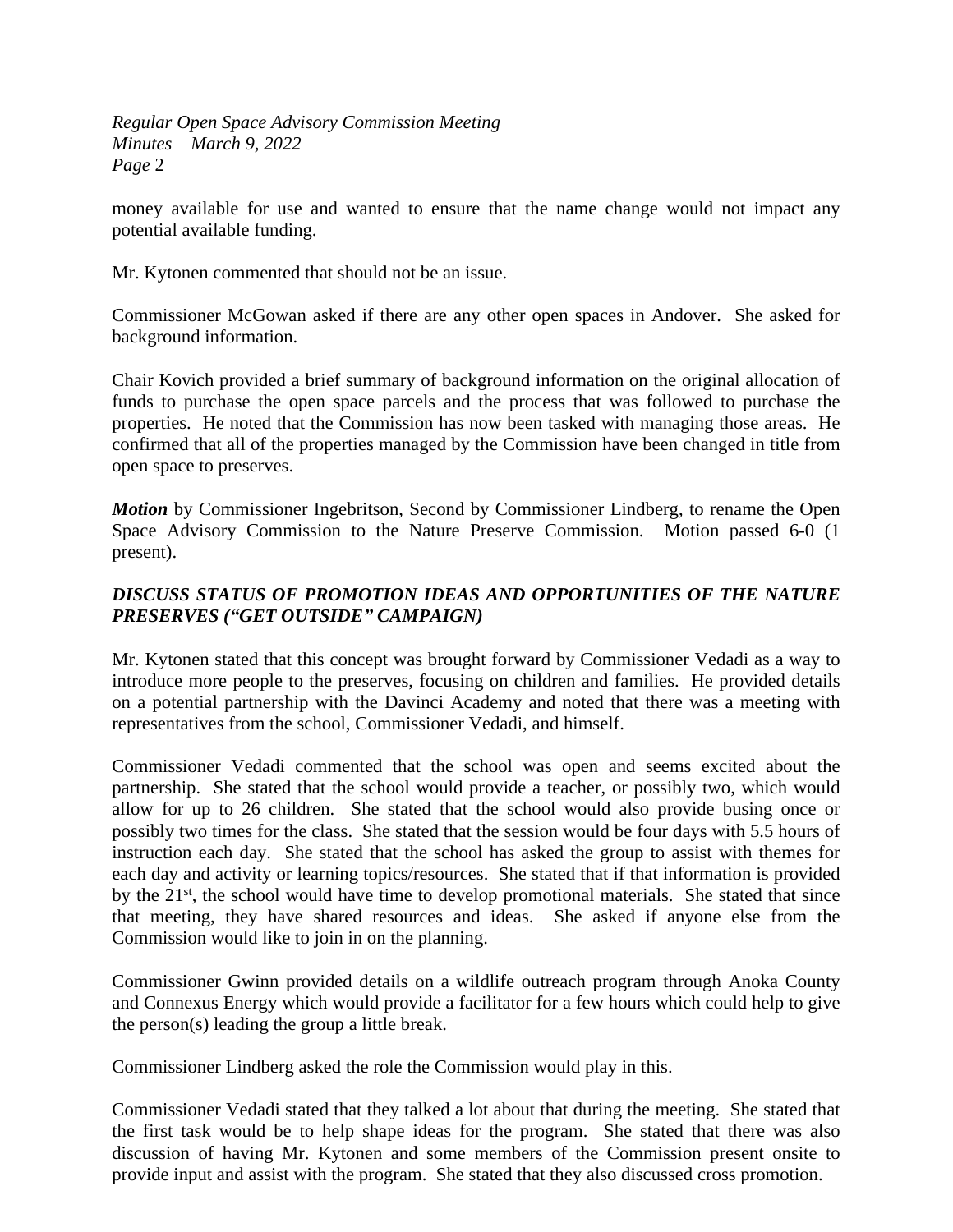Commissioner Gwinn stated that they also discussed a brief outline for different activities to be provided by the 21<sup>st</sup>.

Chair Kovich stated that there are four days of the session and asked if there would need to be a different theme for each day.

Commissioner Vedadi confirmed that the desire would be to have different themes for each day centered on the environment. She provided an example of birds noting that children could watch a video identifying different birds, then take that knowledge into the field to identify birds and follow that up with a related art project.

Chair Kovich stated that if there is busing for two days, perhaps there are visits to two different preserves. He stated that the theme and activities could be tailored to what exists in the specific preserve.

Commissioner Vedadi stated that they discussed Northwoods and Maple View to get the most out of the busing if there is only one day for buses. She noted that they could tie into the different activities that occurred in the classroom when in the preserves. She stated that ideally, she would envision identification on potential themes for each day with related activities and the estimated length of time for each activity. She noted that they could also include other ideas that could be reviewed by the school. She stated that those that have been working on this could package the work that has been done thus far into an outline format for the Commission to review via email. She stated that the members of the Commission could then provide any additional ideas they may want to include.

Mr. Kytonen asked if any other members of the Commission would like to be part of the planning that is occurring for this program. He noted that Commissioners Vedadi and Gwinn would continue to be a part of this and advised that he would continue to be involved as the staff liaison along with the CFC member that has been working with the City.

Commissioner Ingebritson stated that his wife works at Rum River Art Center and as part of their summer camps they incorporate nature photography and sketching. He asked is Davinci is involved in arts and perhaps that could be an activity within the preserve.

Commissioner Vedadi confirmed that the school is focused on arts and science and therefore that would be a great idea. She asked if the art center would be willing to provide a staff member to assist.

Commissioner Ingebritson confirmed that he could check with his wife to see if someone would be available and to gain additional input on ideas and materials.

Commissioner Vedadi stated that additional work would be done on the curriculum in early April once they know which programs the children choose to sign up for.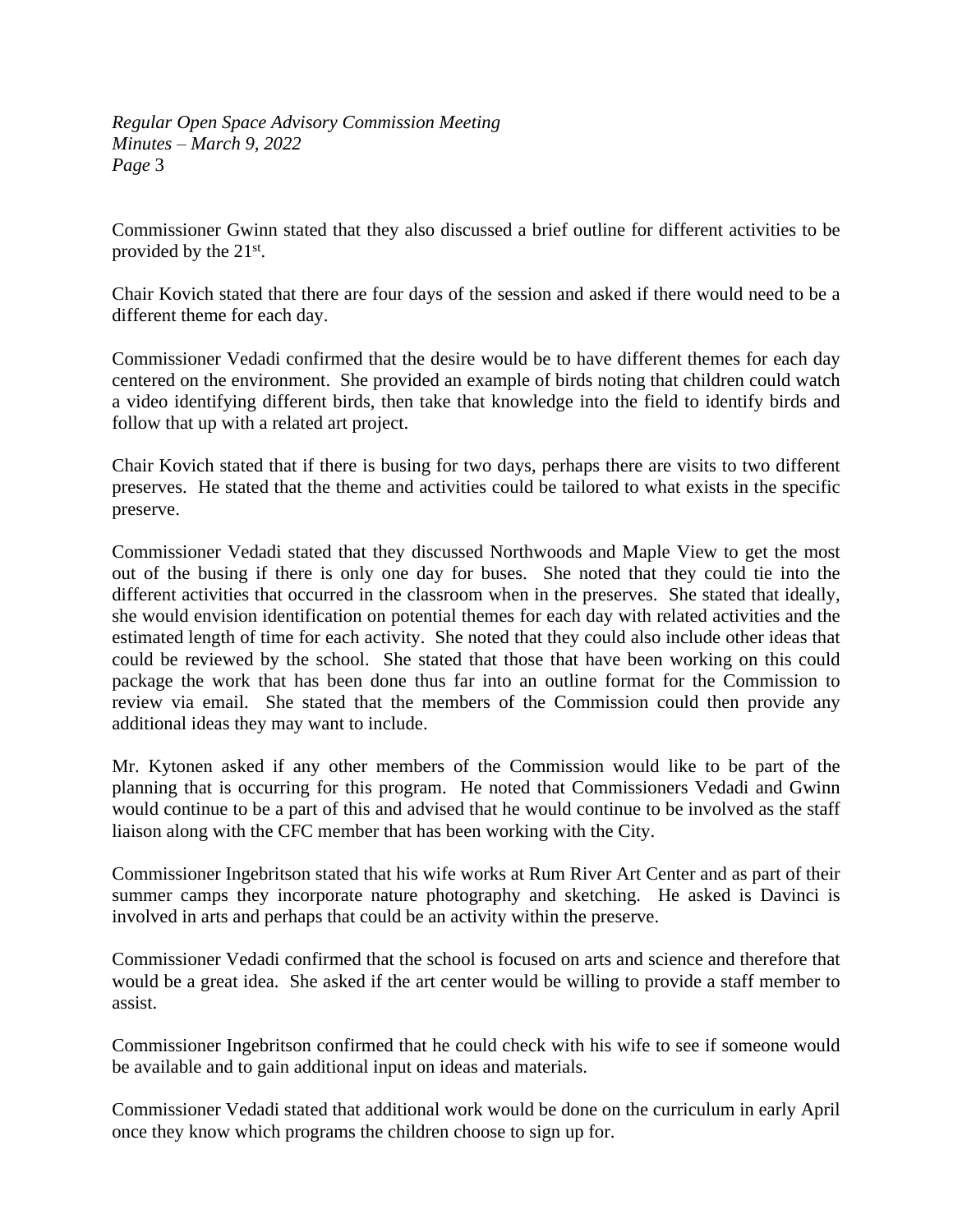Chair Kovich confirmed that Commissioner Vedadi and Mr. Kytonen would continue to work on this to provide the outline for the Commission to review and submission to the school by the 21<sup>st</sup>.

Commissioner Gwinn suggested that the outline be done in a Word document or Google document to allow modifications.

Mr. Kytonen reviewed the timeline for Commissioner Vedadi to provide the draft outline to the Commission by the following Thursday in order to submit to the school.

Commissioner Vedadi stated that she circled back to the Anoka County Historical Society after the last meeting related to the self-guided walking tours to provide an update that the Commission was interested in possibly moving forward on that in the fall. She noted that the Historical Society was supportive of that timeline and would still be interested in collaborating.

Mr. Kovich thanked Commissioner Vedadi for taking the lead on these ideas.

# *DISCUSS STATUS OF POTENTIAL CROSSING AT DALSKE WOODLANDS*

Mr. Kytonen stated that this has been an ongoing item for years and provided a brief background for the benefit of the new members of the Commission. He stated that the Commission has not yet been successful in obtaining grant funds to create a crossing that would make the entire preserve accessible. He provided details on a grant opportunity through the DNR, noting that he has sent the preliminary application to be reviewed. He stated that the boardwalk was included in the 2026 CIP for the City but acknowledged that it would be nice to have the crossing before that time. He estimated a cost of \$50,000 to \$100,000 for the boardwalk crossing.

Commissioner Lindberg asked when the grant awards would be made.

Mr. Kytonen believed that grants are awarded in July, noting that if the City receives the grant, construction could possibly begin in September or October.

Commissioner Ingebritson asked for more details on the process and anticipated length.

Mr. Kytonen stated that the engineering firm does understand that the grant application is due in three weeks. He stated that if the grant is not awarded, it could be a few more years before there would be funding for the boardwalk as schedule in the CIP. He noted that the City could also reapply for the grant in the next cycle if not awarded this year, or the Council could choose to move the project up on the CIP.

Commissioner Olson asked if the Commission would meet with the engineering firm before a recommendation is made in order to provide input.

Mr. Kytonen stated that there was a meeting about a month ago. He noted that there would be another meeting after the findings are developed.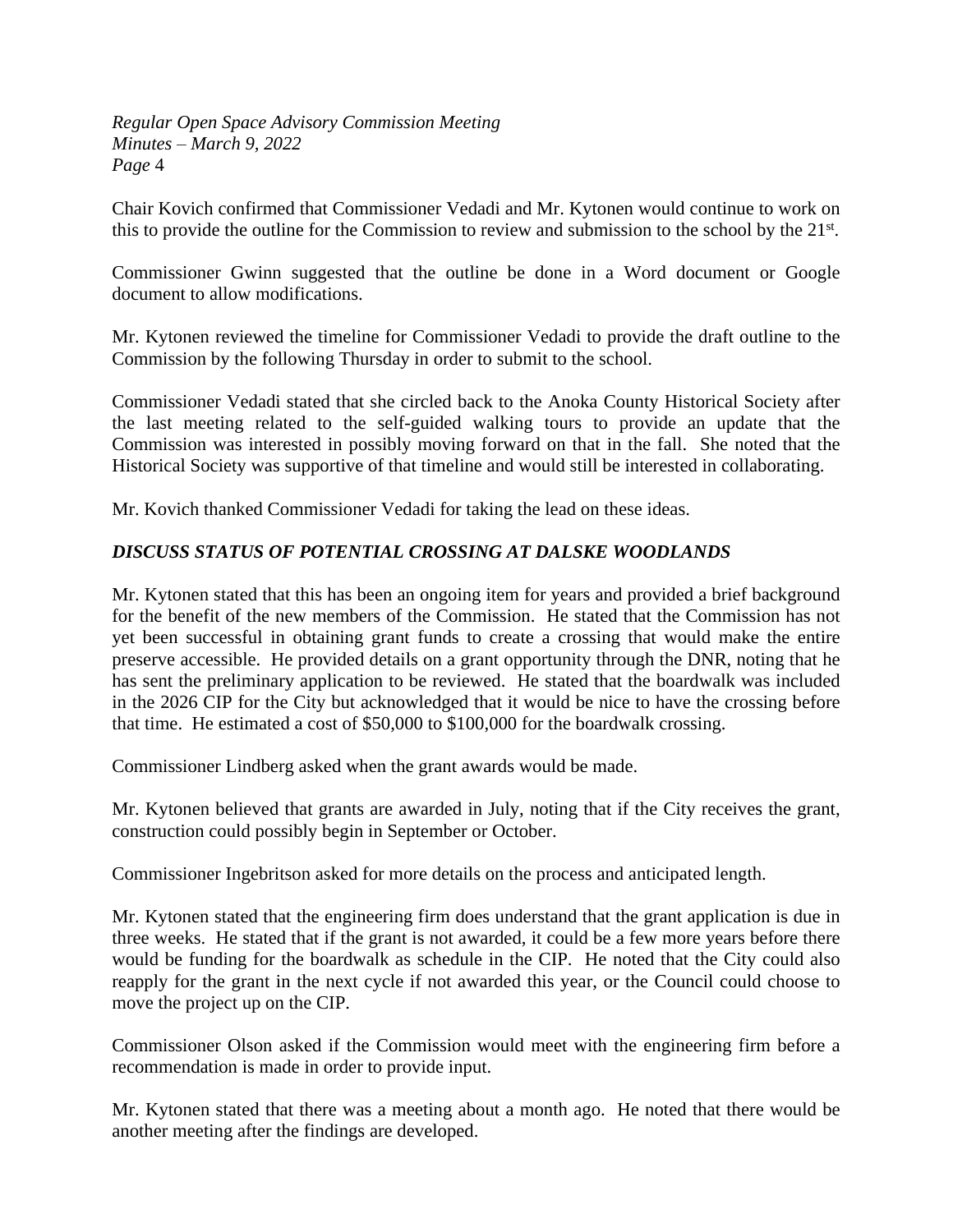Chair Kovich stated that this has been an ongoing issue, noting that what the Commission wants and what the Council wants may not be the same. He stated that the Commission does not want a giant boardwalk or something similar to the Crosstown boardwalk as that would not be responsible use of tax dollars for a preserve that has a limited number of visitors. He stated that the Commission instead desires something simple that would be low impact and low cost.

Commissioner McGowan asked who maintains the trails and land.

Chair Kovich noted that this is a nature preserve and not a maintained park and therefore the crossing should fit that character. He stated that the parks staff does maintain the trails within the preserves.

# *DISCUSS POTENTIAL MEETING DATES FOR THIS YEAR*

Chair Kovich stated that the Commission has attempted to meet four times per year with this being the first meeting of the year. He suggested that the Commission meet on May 4<sup>th</sup>, August 3<sup>rd</sup>, and October 5<sup>th</sup>. He confirmed that the group would like to complete a tour of a preserve prior to each of those meetings.

#### *OTHER BUSINESS*

Commissioner Gwinn stated that he would like input from the Commission on a unique way for funds to be generated to purchase, or create, additional preserve space without raising taxes. He stated that many residents are concerned that the natural areas in Andover are being lost to development. He presented different ideas that could be used to obtain land set aside for open space or to generate funds through new development, similar to park dedication.

Mr. Kytonen stated that he had a conversation with the City Administrator on these concepts. He stated that another option to generate funds for preserves would be through referendum or through the platting process. He stated that donations could also be used to raise funds. He stated that this has been discussed at previous joint meeting with the City Council, although it has most likely been three years since the last discussion.

Commissioner Ingebritson stated that during the last workshop with the City Council there was discussion of planning and zoning keeping the Commission more in the loop on development opportunities.

Chair Kovich suggested that this item be added to the next agenda for continued discussion. He suggested that Commissioner Gwinn reach out to the City of Blaine to gain more information on how that community has implemented similar funding sources for the preservation of open space.

Commissioner Olson commented that there is a lot of traffic moving through FunFest which makes it a good opportunity to speak with residents and promote the preserves.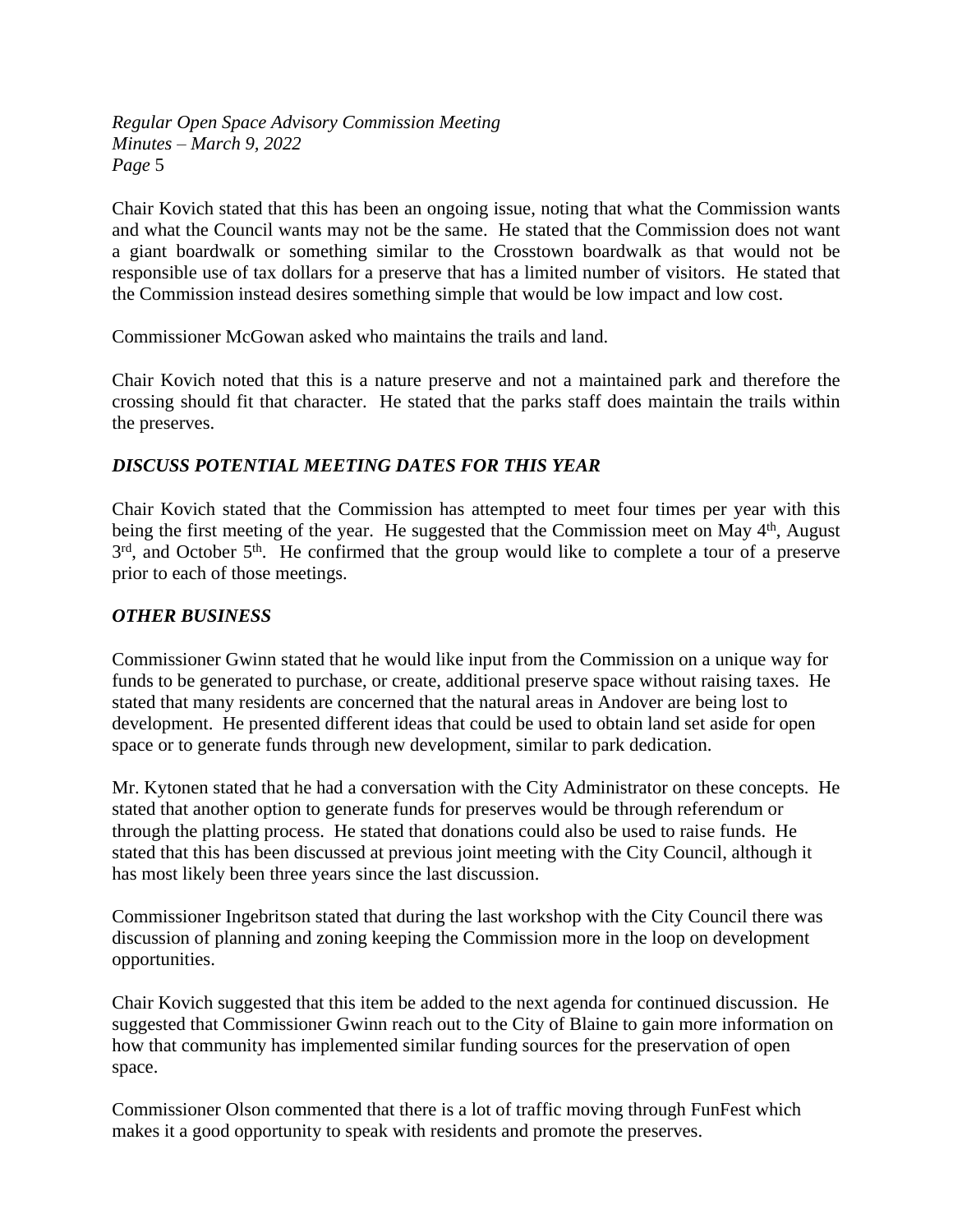Mr. Kytonen stated that currently this group only manages the four nature preserves. He noted that during the last joint worksession with the Council there was a suggestion that the Commission also manage the passive parks. He provided an example of a passive park which does not have trails, features, or signage. He estimated about 12 passive parks.

Commissioner McGowan commented on the popularity of nature play and stated that the passive park setting would be perfect for those activities.

Mr. Kytonen confirmed that they could also add trails or other activities in those areas. He noted that this suggestion is going to be reviewed by the Park and Recreation Commission at its meeting next week.

Commissioner Gwinn commented that the preserves are strictly nature trails and no other features. He asked if the passive parks could be a hybrid concept that could have other elements.

Chair Kovich suggested that this be discussed at the next meeting and suggested that more information be provided including locations.

Mr. Kytonen stated that the concept is going to be discussed by the Park and Recreation Commission at its meeting and if there is support, it would be brought to this Commission for formal consideration.

Commissioner Lindberg commented that he supports the idea and liked the idea of pursuing something like the nature play concept suggested.

Commissioner Ingebritson stated that he also supports this idea and would find it helpful for staff to provide a map with the different locations.

Mr. Kytonen stated that the passive parks would not have the restrictions that the nature preserves have, therefore more ideas could be explored.

Commissioner Olson stated that the mentality of the parks department typically centers around swings, slide, etc. He believed that they would need to differentiate what they would be thinking to ensure everyone is on the same page.

Commissioner Gwinn asked if there would be a way of putting some type of restriction to prevent development into a full park in the future.

Chair Kovich confirmed consensus of the Commission to pursue management of the passive parks if that becomes an option.

Mr. Kytonen advised of a Rare Plant Rescue program offered by the Anoka Conservation District. He explained that there are some rare plants on property that is going to be developed that could possibly be relocated to a nature preserve.